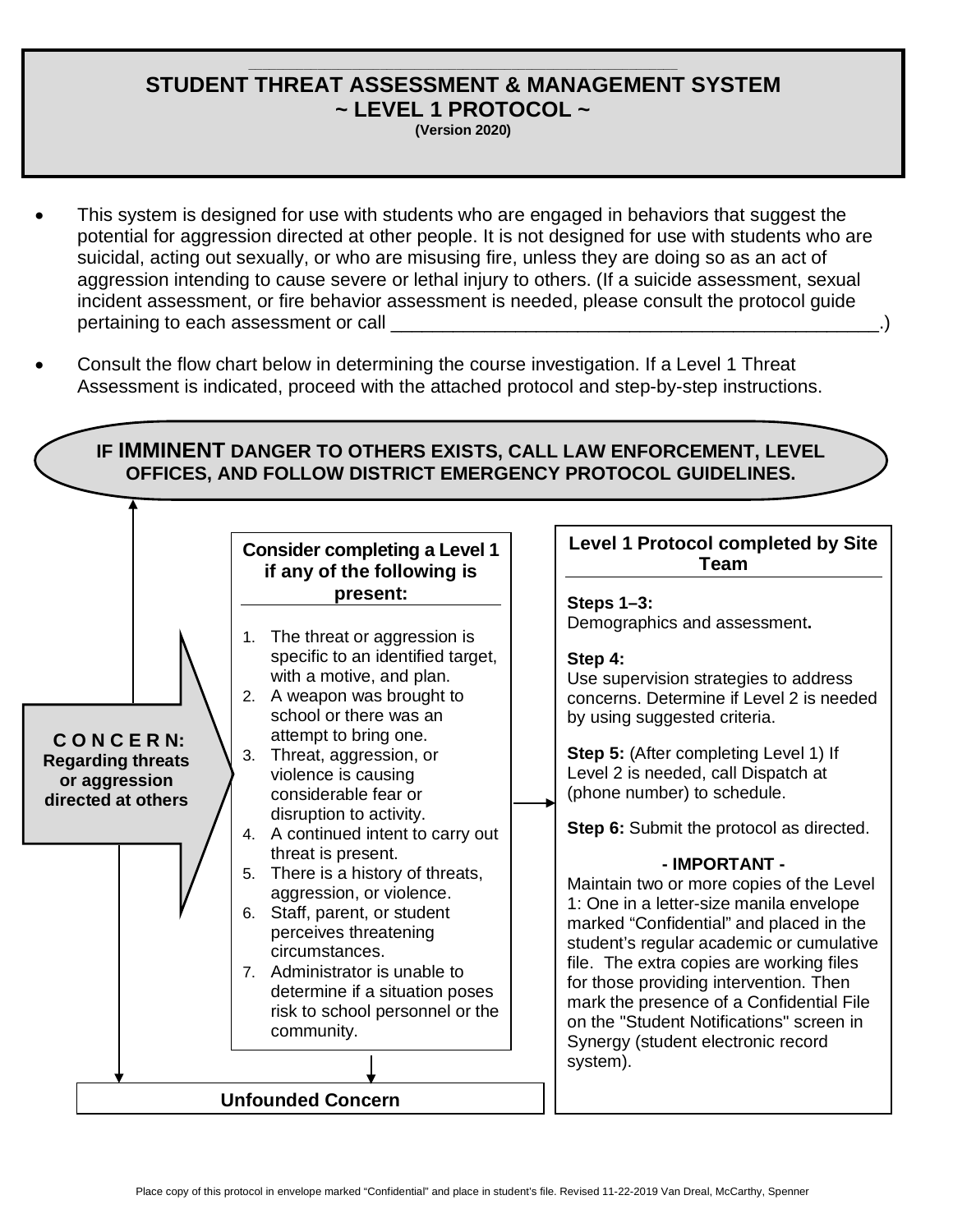## **INSTRUCTION: THIS PROTOCOL IS ONLY FOR USE BY STAFF WHO HAVE BEEN TRAINED ON THE LEVEL 1 ASSESSMENT PROCESS.**

*This protocol does not predict future violence, nor is it a foolproof method of assessing an individual's or group's potential for harm to others. This survey is not a checklist that can be quantified. It is a guide designed to assist in the investigation of potential danger (identify circumstances and situational factors that may increase concern for potential youth aggression) and to assist school staff in the development of a management plan. Furthermore, as circumstances change, so too does concern for aggression; therefore, if you are reviewing this survey at a date after assessment completion, be mindful of supervision, intervention, and the passage of time.*

**Complete the following survey through investigation conducted by the building Level 1 Site Team (a multidisciplinary team consists of an administrator, a school counselor, and a school resource officer). The administrator, as case manager, should lead the discussion using the noted step-by step instructions and accompanying questions as a guide. The following people should be considered for participation in Level 1 meetings as sources of additional information:**

- Teachers, coaches, case managers, and other educators. (If education staff members are unavailable to attend, ask them to complete the Teacher's Questionnaire and return prior to the Level 1 meeting.)
- District/school security staff, instructional assistants, transportation staff, or other people who have contact with student/students.
- Parents/guardians, if time and circumstances allow. (If parents/guardians are unable to attend, complete the Parent Interview form.)
- Case managers, and probation officers if student is adjudicated or a ward of the state.
- Students should NOT attend this meeting. (Student information can be gathered through Student Interview and Student Witness Interview forms.)

An equity lens has been applied to the threat response process. The lens identified concerns regarding underserved and underrepresented populations who lack confidence in support systems and, thus, tend to underreport. Be sure to approach information sources with cultural sensitivity and explore all leads. Provide assurance that safety, inclusion, and connection are the focus of the assessment and management of the situation. The lens also identified concerns for bias toward underserved populations and minority groups that may lead to overreaction or unnecessary discipline. Review the assessment and intervention process by focusing on facts and behavior unique to the situation. Avoid assumptions and/or personalizing language and behavior.

Many cases can be managed through a Level 1 Assessment with appropriate interventions. The assessment usually takes from 20 to 45 minutes and is a method of documenting concerns and management strategies. It is also the method of determining if there is a need to request a more extensive Level 2 Assessment by staff who specialize in Threat Assessment (Step 4). If consultation is needed regarding this process, please contact \_\_\_\_\_\_\_\_\_\_\_\_\_\_\_\_\_\_\_\_\_\_\_\_\_\_\_\_\_\_\_\_\_ at \_\_\_\_\_\_\_\_\_\_\_\_\_\_\_.

# **STEP 1: ENSURE STUDENT AND STAFF SAFETY**

## **IF** *IMMINENT* **DANGER EXISTS, CALL LAW ENFORCEMENT, LEVEL OFFICE, AND FOLLOW THE DISTRICT SAFETY GUIDELINES.**

If necessary, take appropriate precautions, such as building-wide security measures or detaining the student(s) of concern, restricting access to coats, backpacks, etc.

Provide notification (phone call within 12 hours and letter within 24 hours) to quardian of any student(s) identified as a target of violence (where outcome could be severe or lethal injury). For specifics, see ORS 339.327, the Student Threat Assessment System Guide, or consult with a district level director.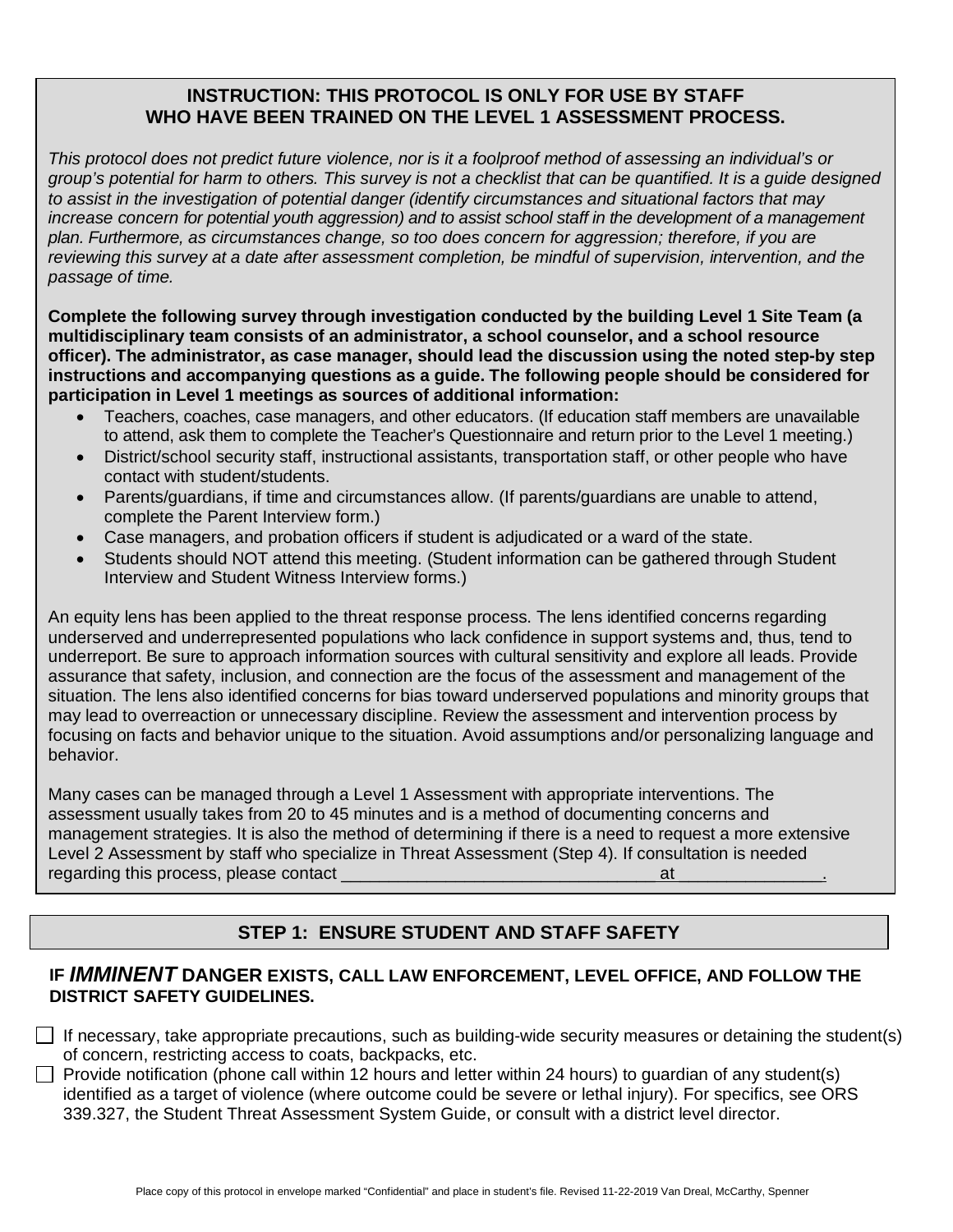Is law enforcement involved in the investigation or protective response? If so, provide the name of the investigation or protective response? If so, provide the name of the investigation or protective Case Number investigating officer(s) What were the results (i.e., student arrested, charged, detained, search of belongings, parent/student interviews, etc.)?

### **STEP 2: COMPLETE THE FOLLOWING INFORMATION:**

| $\Box$ The parent/guardian has been notified that assessment is being done.<br>$\Box$ The parent/guardian has not been notified of meeting because:<br>$\Box$ Parent Interview completed if parent cannot attend) |                                                                                                              |  |                          |  |  |
|-------------------------------------------------------------------------------------------------------------------------------------------------------------------------------------------------------------------|--------------------------------------------------------------------------------------------------------------|--|--------------------------|--|--|
|                                                                                                                                                                                                                   | SCHOOL: SCHOOL PHONE #:                                                                                      |  | <b>TODAY'S DATE:</b>     |  |  |
| ADMINISTRATOR/CASE MANAGER:                                                                                                                                                                                       |                                                                                                              |  | <b>DATE OF INCIDENT:</b> |  |  |
|                                                                                                                                                                                                                   | STUDENT NAME: STUDENT #: DOB: AGE: GRADE:                                                                    |  |                          |  |  |
| STEP 3: ASSESSMENT - DISCUSS, INVESTIGATE, AND DOCUMENT                                                                                                                                                           |                                                                                                              |  |                          |  |  |
|                                                                                                                                                                                                                   | Prior to completing this protocol, consider reviewing the sources of information listed below. Each question |  |                          |  |  |

is a prompt for the investigation of circumstances that may involve the escalation of aggression by one or more students. The question is noted in **bold** and is followed by a short clarifying explanation. Review the questions as an outline for guided conversation investigating situational factors that suggest an increase in concern for acted out aggression. Note responses at each item or under "Other Concerns" (item #20).

#### **Information was gathered from the following sources:**

| Cumulative file review, including confidential folder              |
|--------------------------------------------------------------------|
| Review of discipline records                                       |
| Academic-related communications, such as journaling, artwork, etc. |
| Student/family criminal history                                    |
| Student interview                                                  |
| Student witness interview                                          |
| Parent interview (if not in attendance)                            |
| Teacher questionnaire (if not in attendance)                       |
| Search of belongings                                               |
| Search of social media activity                                    |
| Other:                                                             |

### **1. Note the severity of the threatened aggression on the continuum below.**

Does the communication or situation suggest a threat of low to moderate aggression, such as punching or fighting? Or does the communication or situation suggest a threat of serious or lethal injury, such as a severe beating, shooting, stabbing, or bombing? (The behaviors listed within the continuum are examples and not necessarily locked into their position). Note that there is a change within the continuum from low to moderate aggression (non-severe or non-lethal injury) to extreme aggression (severe or lethal injury). Extreme aggression is also referred to as violence.

| <b>MILD AGGRESSION</b> | <b>MODERATE AGGRESSION</b>                                 | $\Box$ EXTREME AGGRESSION (VIOLENCE) |
|------------------------|------------------------------------------------------------|--------------------------------------|
| (Frequent, Low Impact) | (Less Frequent, Moderate Impact) (Infrequent, High Impact) |                                      |

|                                       | Suggested or Threatened Aggressive Behavior:                                                              |
|---------------------------------------|-----------------------------------------------------------------------------------------------------------|
| $\Box$ Scratch $\Box$ Bite $\Box$ Hit | $□$ Fight $□$ Hit w/ Object $□$ Forceful Punch $□$ Rape $□$ Strangle $□$ Stab $□$ Shoot $□$ Bomb $□$ Kill |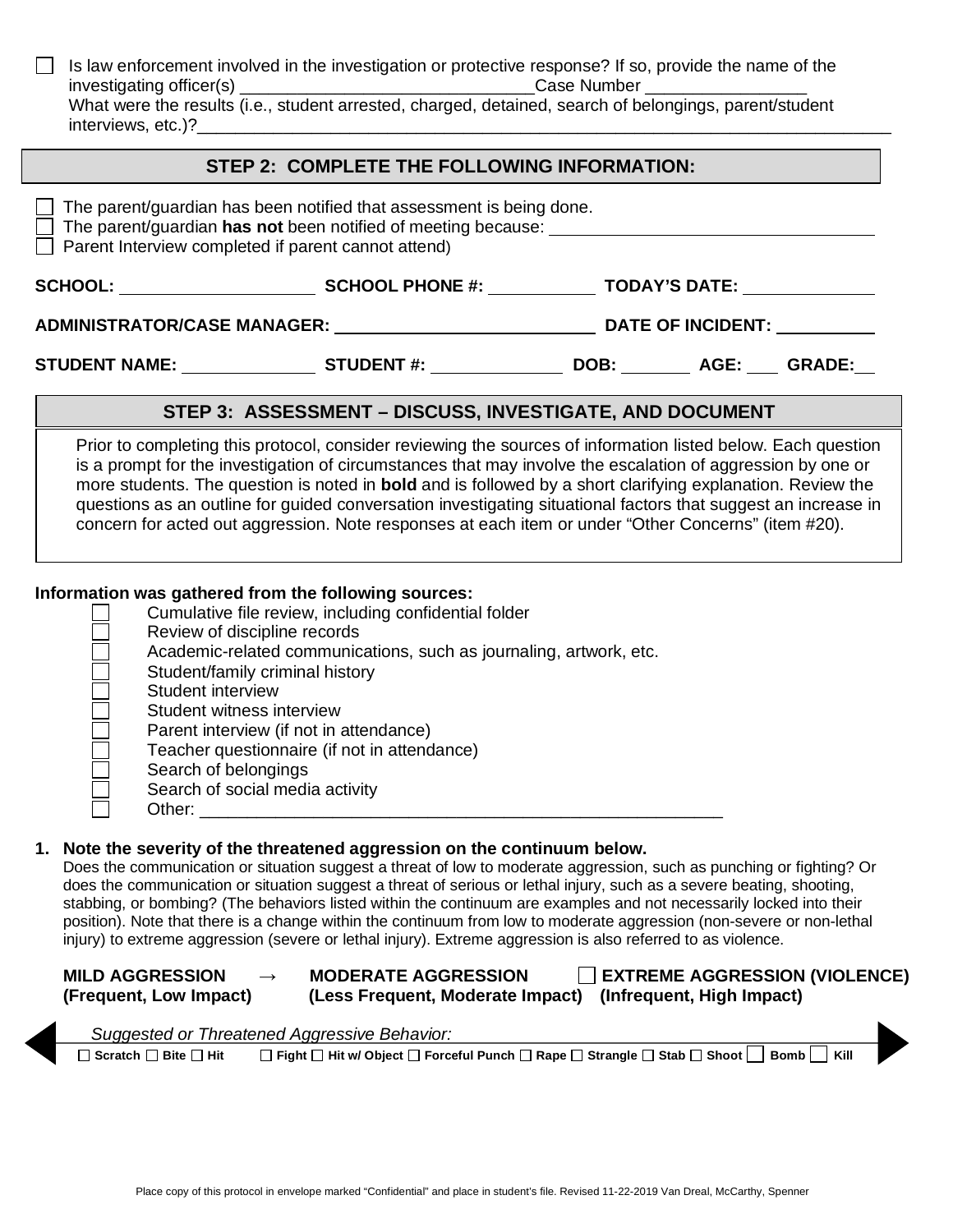| <b>EXTREME AGGRESSION (VIOLENCE)</b><br><b>MILD AGGRESSION</b><br><b>MODERATE AGGRESSION</b><br>(Infrequent, High Impact)<br>(Frequent, Low Impact)<br>(Less Frequent, Moderate Impact) |
|-----------------------------------------------------------------------------------------------------------------------------------------------------------------------------------------|
| <b>Acted-Out Aggressive Behavior:</b>                                                                                                                                                   |
| □ Fight □ Hit w/ Object □ Forceful Punch □ Rape □ Strangle □ Stab □ Shoot □ Bomb □ Kill<br>$\Box$ Scratch $\Box$ Bite $\Box$ Hit                                                        |
| Describe the details of threat, dangerous situation, and/or acted-out behavior:                                                                                                         |
| 2. Have there been communications suggesting a potential attack or act of aggression (i.e., direct threats,<br>specific references, veiled threats, or vague warnings)?                 |

Threats can be direct, through oral communication, art, email, internet use, social media, written language exercises, and other modes of communication. Threats can be indirect (e.g., ominous warnings) or veiled, even casual references to possible harmful events or previously occurring violent events (e.g., school shootings).

| $\Box$ No $\Box$ Yes Describe: |  |
|--------------------------------|--|
|                                |  |

#### **3. Are there indications of a plan, feasible process, or clear intention to harm others?**

Threatening communication becomes more concerning with behavior that suggests intent to follow through with a targeted attack (called "attack-related behavior"). Many threats are not stated directly but are indicated by vague references combined with behavior. Attack-related behavior may be, but is not limited to, the following:

- A plan (complex or simple) to carry out a targeted act of violence against a specific individual, group, or student body. The plan would have a sequence of actions necessary for its success, and almost always requires a motive. The more plausible and detailed the plan, the greater the risk.
- Acquisition of a weapon, attempted acquisition of a weapon, past possession of prohibited items at school, or research about how to acquire a weapon.
- Rehearsal (practice and simulation) of the plan or a similar plan. Rehearsal or simulation is often necessary before a targeted event can be completely planned and carried out. Rehearsal can be indicated through art, fantasy games, writing or film projects, the use of movies or Internet sites with themes and sequences of targeted violence, through first-person shooter video games, etc. However, participating in such activities does not lead students to act out violently. Their use is considered attack-related behavior only when used as rehearsal.
- Scheduling an attack. A scheduled attack may be clear and detailed or flexible, awaiting a triggering event (e.g., teasing, rejection, or loss) that further justifies the violence as a solution.

| □ No □ Yes Describe: |  |
|----------------------|--|
|                      |  |
|                      |  |

#### **4. Are there indications of suicidal ideation?**

Is there a history of suicidal ideas, attempts, gestures, references, and/or intent? The wish to die, be killed, or commit suicide, combined with a threat to harm others, increases risk, especially if the self-destructive behavior is the last part of a plan to harm others and carry out revenge or justice.

| Nο<br><b>Yes</b> | $\sim$<br>Describe: |  |
|------------------|---------------------|--|
|                  |                     |  |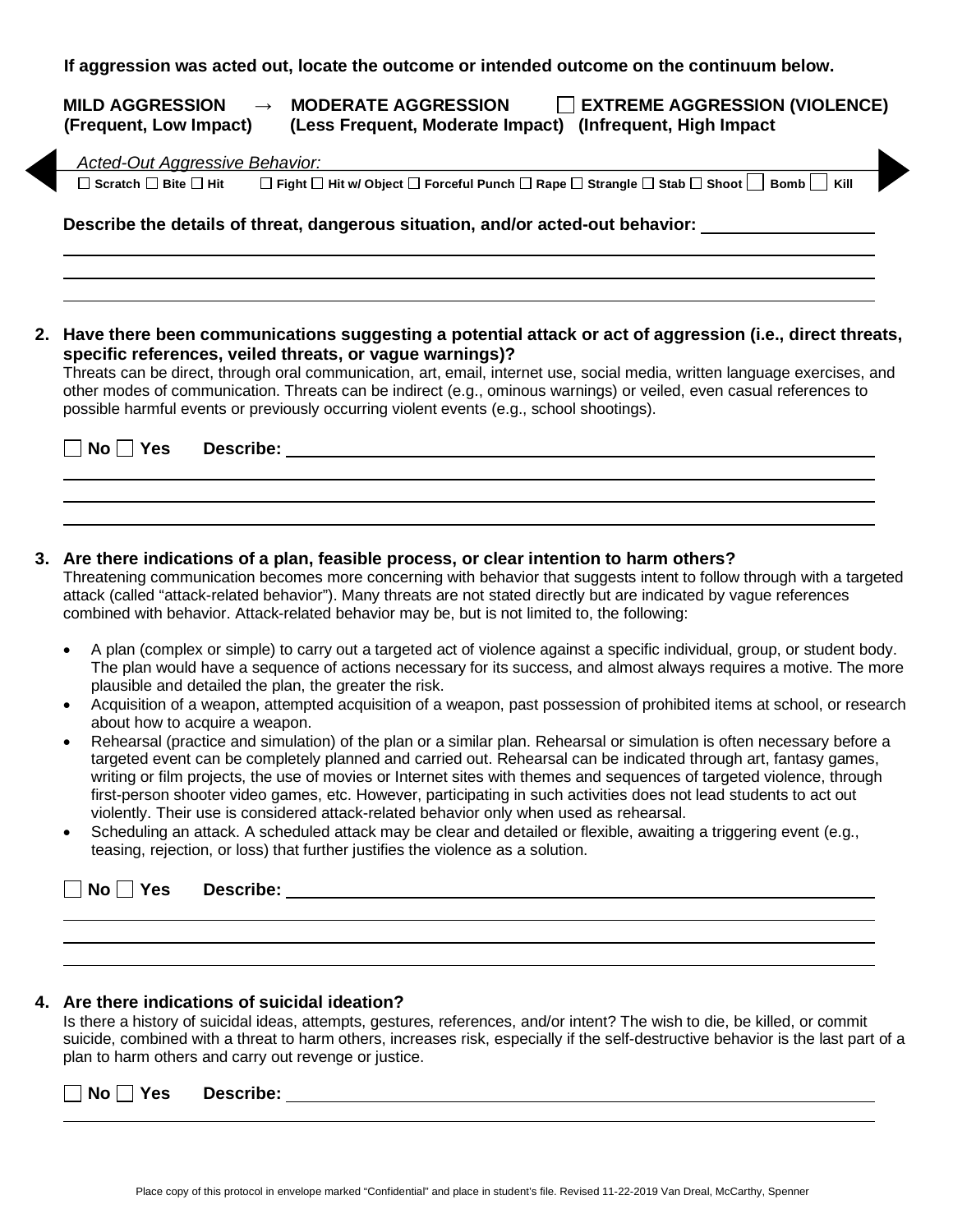#### **5. Is the aggressive ideation focused on a specific, ongoing target?**

Is there ongoing consideration or focus on a particular person, group, or student body? If the situation lacks an ongoing target, it may be a situation of reactive aggression, in which the individual involved perceives himself or herself to be under immediate threat, is in an escalated emotional state, and uses threats as a means of self-protection or defending interest and wants.

| No.<br>Yes<br><b>Describe:</b>                                                                                                                                                                                                                                                                                                                                                                                           |
|--------------------------------------------------------------------------------------------------------------------------------------------------------------------------------------------------------------------------------------------------------------------------------------------------------------------------------------------------------------------------------------------------------------------------|
|                                                                                                                                                                                                                                                                                                                                                                                                                          |
| 6. Are there indications of a choice and/or the availability of weapons?<br>If weapons are being considered but not immediately available within the home, are they available through relatives,<br>friends, or other means? Note your level of confidence in the source of your information. Be sure to ask both the student<br>and parents/quardians directly about weapons availability and document their responses. |
| Describe (How confident are you in your information?): _<br>No l<br>Yes                                                                                                                                                                                                                                                                                                                                                  |

**7. Are there indications of a focused or unusual interest in acts of violence, previous school or community attacks or attackers, weaponry, law enforcement or military paraphernalia or appearance, or anti-social characters, notorious criminals, murderers, or gangs (historical or fictional)? Are there indications of violent revenge fantasies, or a desire to be an agent or martyr of a particular cause or belief system?** What may be inappropriate to some people may still be within the normal range, given the individual's age, developmental level, or cultural background. This question is similar to question No. 3. It examines whether interest is a curiosity or a fascination or whether interest is an admiration for anti-social characters as role models and examples of how to justify violence for solving problems.

| $\Box$ No $\Box$<br>│Yes | Describe: |  |
|--------------------------|-----------|--|
|                          |           |  |

**8. Are there indications of a motive that would justify the act of severely injuring another person?** If focus is on a specific target(s) (see question No. 5), then there is very likely a motive. Motives tend to revolve around a need to establish or re-establish control. Motives may include revenge for lost love or humiliation, payback for a perceived injustice, revenge for bullying, desire to kill, infamy, and the desire to establish power. If the situation lacks motive, then it may revolve around reactive aggression. Reactive aggressive talk often has triggers that can rapidly agitate the situation. Such triggers are not usually motives but should be identified to avoid or eliminate them in the future.

| $\neg$ No $\neg$ . | $\exists$ Yes Describe: |  |  |  |
|--------------------|-------------------------|--|--|--|
|                    |                         |  |  |  |
|                    |                         |  |  |  |

**9. Are there indications of hopeless, overwhelming stressful, or desperate situations (real or perceived)?** As students lose hope of resolving stressful or overwhelming situations through acceptable social or coping skills, they are more likely to engage in desperate solutions and last-ditch efforts to take control. Stressors may include humiliation, family conflict, mental illness, social distress, disciplinary actions, academic failure, law enforcement contact, bullying, etc. It is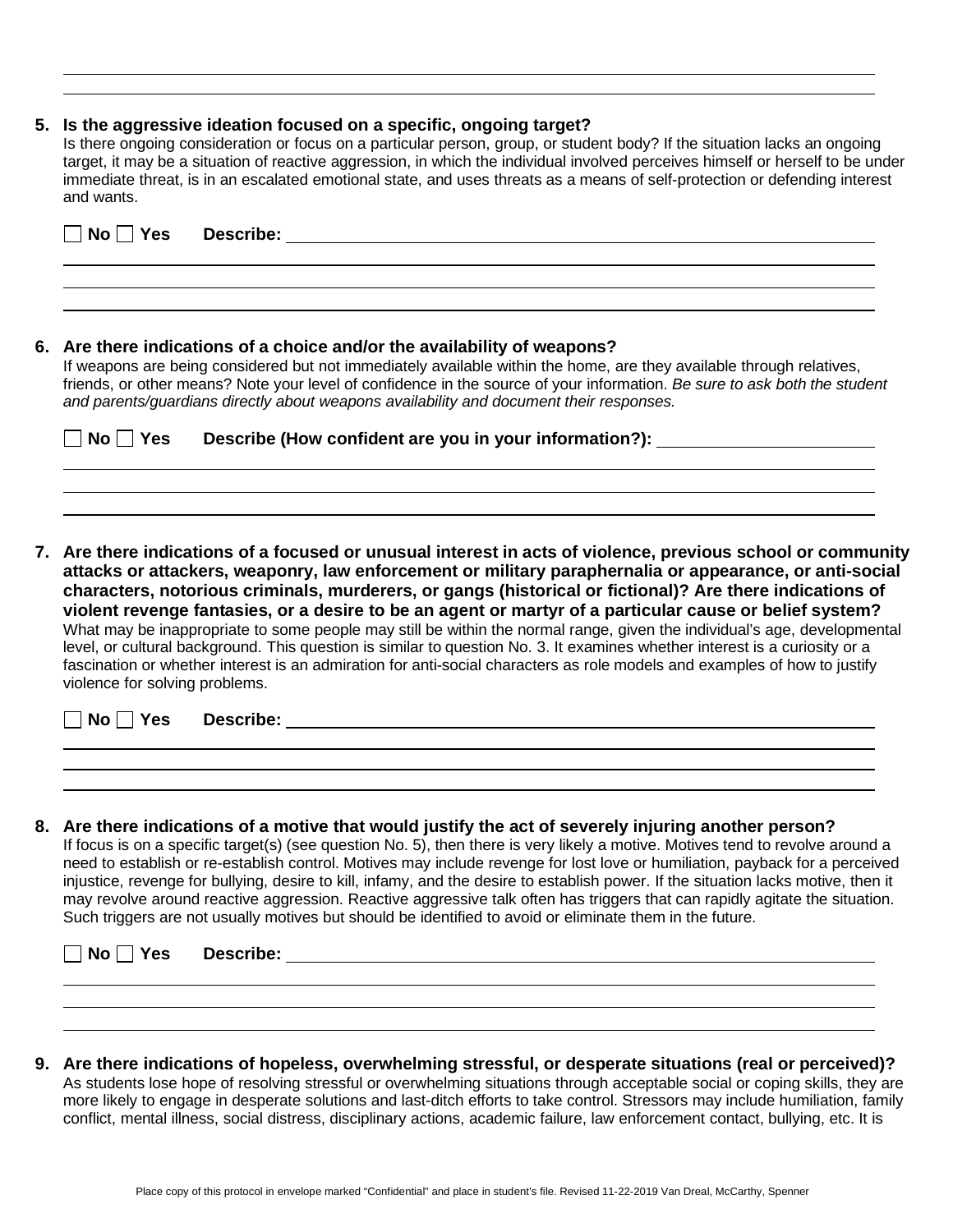important to note that the point of this question is to examine the perception of the person or party with whom you are concerned, not necessarily what has been observed by others (e.g., staff, parents, other students, or the community).

|          | 10. Are there indications of a capacity or ability to plan and carry out an act of targeted violence?<br>Based on the cognitive or adaptive capacity of the person or party of concern, what is the likelihood of a successfully<br>organized and executed planned attack? If someone is making exaggerated or complex threats but is unable to organize<br>and execute them because of supervision, cognitive ability, or overall functioning, then feasibility drops. |  |  |
|----------|-------------------------------------------------------------------------------------------------------------------------------------------------------------------------------------------------------------------------------------------------------------------------------------------------------------------------------------------------------------------------------------------------------------------------------------------------------------------------|--|--|
| No   Yes |                                                                                                                                                                                                                                                                                                                                                                                                                                                                         |  |  |
|          |                                                                                                                                                                                                                                                                                                                                                                                                                                                                         |  |  |

Socially maladjusted thinking can lead to justification and motive for violent behavior. The thinking process will indicate thoughtful consideration that follows a process of reason and justification that is anti-social and criminally harmful. (Unless it is accompanied by attack-related behavior (see question No. 3), communication or behavior that is a feature of a disability is less concerning than communication or behavior that is a feature of socially maladjusted thinking.)

| $\overline{\phantom{a}}$ No $\overline{\phantom{a}}$ Yes | Describe: |  |
|----------------------------------------------------------|-----------|--|
|                                                          |           |  |

## **12. STOP AND REVIEW THE PREVIOUS QUESTIONS (No. 1 through No. 11) AND YOUR RESPONSES:**

Highlight and identify responses where unintentional bias may have affected the response. Consider the following as you summarize the previous 11 questions: Were any responses based on stereotypes or assumptions rather than actual observation and factual information regarding behavior? Are there concerning behaviors that could be appropriate within the student's culture?

 $\triangleright$  Do the responses identify actions, communications, and/or behaviors that suggest a motive focused on a specific target, with an indication of planning or preparation, and the ability to carry out a targeted attack?

 $\Box$  No  $\Box$  Yes

**If yes**, the risk of targeted aggression is indicated. Proceed with the assessment by moving on to number 13.

**If no**, do the responses indicate either of the following:

1. Aggressive talk or behavior that is highly emotional, is unplanned, and is a reaction to a perceived insult, affront, or threat, or a means of defending personal interest or self?

| חצ | --<br>١ |
|----|---------|
|----|---------|

2. Aggressive behavior and/or aggressive talk that is used to intimidate, bully, manipulate, or impress others?  $\Box$  No  $\Box$  Yes

If yes to either question, the threat is likely reactive or affective. If the potential outcome of aggression is **severe or lethal injury**, proceed with the assessment by moving on to number 13. If the potential outcome of the aggression is **minor to moderate injury**, you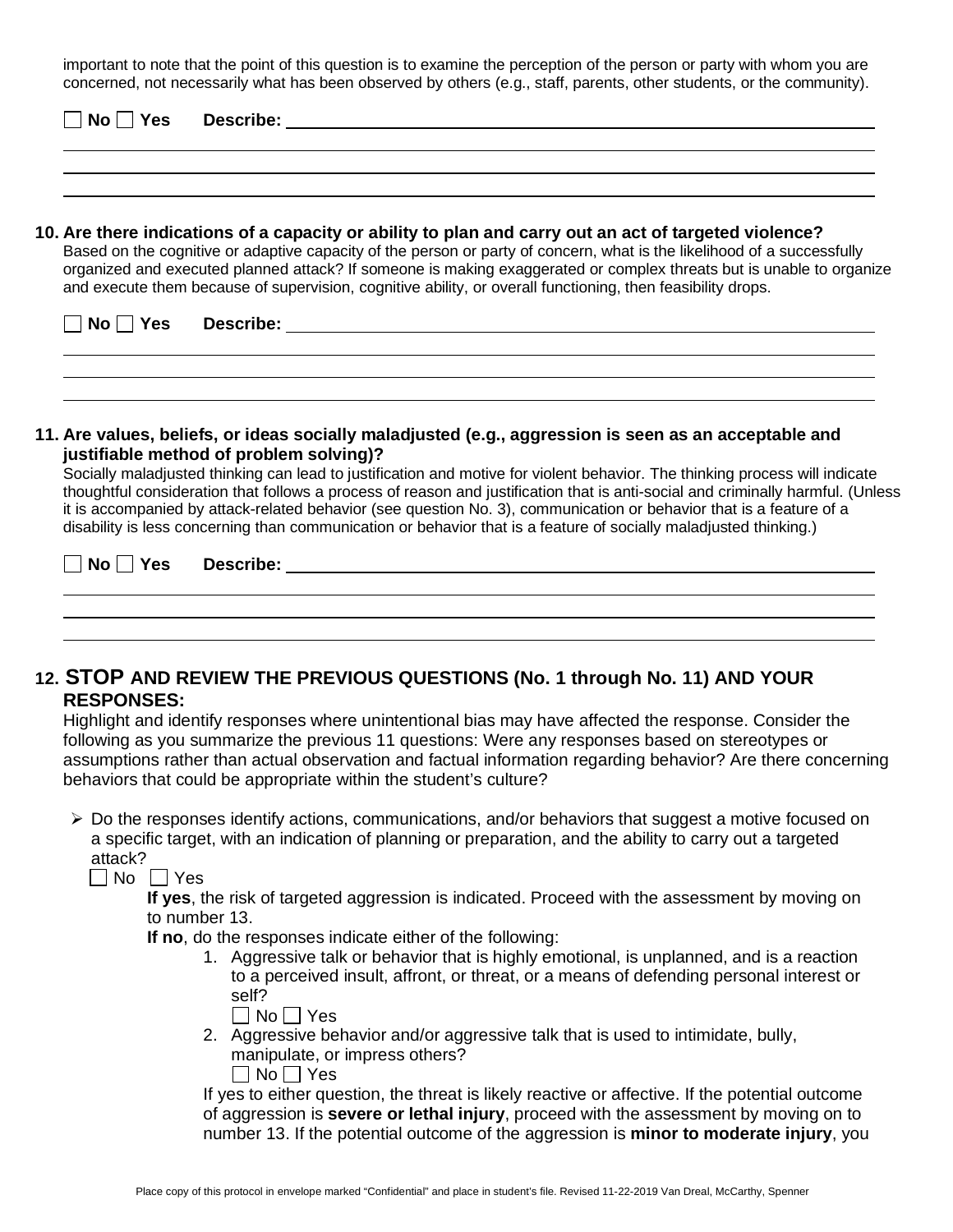may stop the assessment at this point and move to step 4, using the answers from questions 1–11 to identify situations, settings, and triggers that increase the likelihood of the behavior, and then develop strategies that will decrease that behavior.

 $\triangleright$  Do the responses indicate that the situation does not pose a threat?  $\Box$  No  $\Box$  Yes **If yes**, you may stop the assessment at this point and move to step 4, noting the absence of the threat under *School Options: Other*. Then continue to monitor the situation for behavior, ideas, or circumstances that may indicate the presence of risk.

### **13. Are caregivers, peers, and/or campus staff members concerned about a student's potential for acting out aggressively?**

Concerns may range from an odd discomfort to a complete list of reasons that caution should be taken. If violence is being considered or planned, it is difficult to hide the indicators. In fact, sometimes little care is actually taken to hide intentions and, while there may be little to no documentation of past behavioral issues, there may be several people who have been or are currently concerned.

| No II<br>l Yes | Describe: |  |
|----------------|-----------|--|
|                |           |  |

#### **14. Are there trusting and successful relationships with one or more responsible adults, either on campus or within the community?**

The greater and healthier the connection with teachers, coaches, parents, administrators, church leaders, etc., then the less chance there is of a student wanting to disappoint or hurt them and the greater opportunity there is for fostering positive values, community connections, and prosocial choices. If a student (or group of students) lacks connection to prosocial adults and is also marginalized within the student population, then intervention and connection are strongly indicated!

**No Yes Describe:**

### **15. What circumstances, events, or triggers increase or agitate the likelihood of a violent or aggressive attack?**

What information or developments might increase the concern for acted-out aggression? What situations agitate or trigger aggressive thinking, threats, and aggressive behavior? Is there an indication that the student or students of concern are awaiting an event or action before making their final decision regarding violent behavior?

#### **Describe:**

**16. What circumstances, events, or inhibitors decrease the likelihood of a violent or aggressive attack?**

What information or developments may decrease the concern for acted-out aggression? Identify all positive influences (e.g., activities, events, interests, relationships, goals, organization memberships, etc.) that promote responsible and accountable pro-social behavior. A situation that lacks inhibitors poses a greater risk, since there is less to lose by acting out and little motivation toward healthy solutions.

### **Describe:**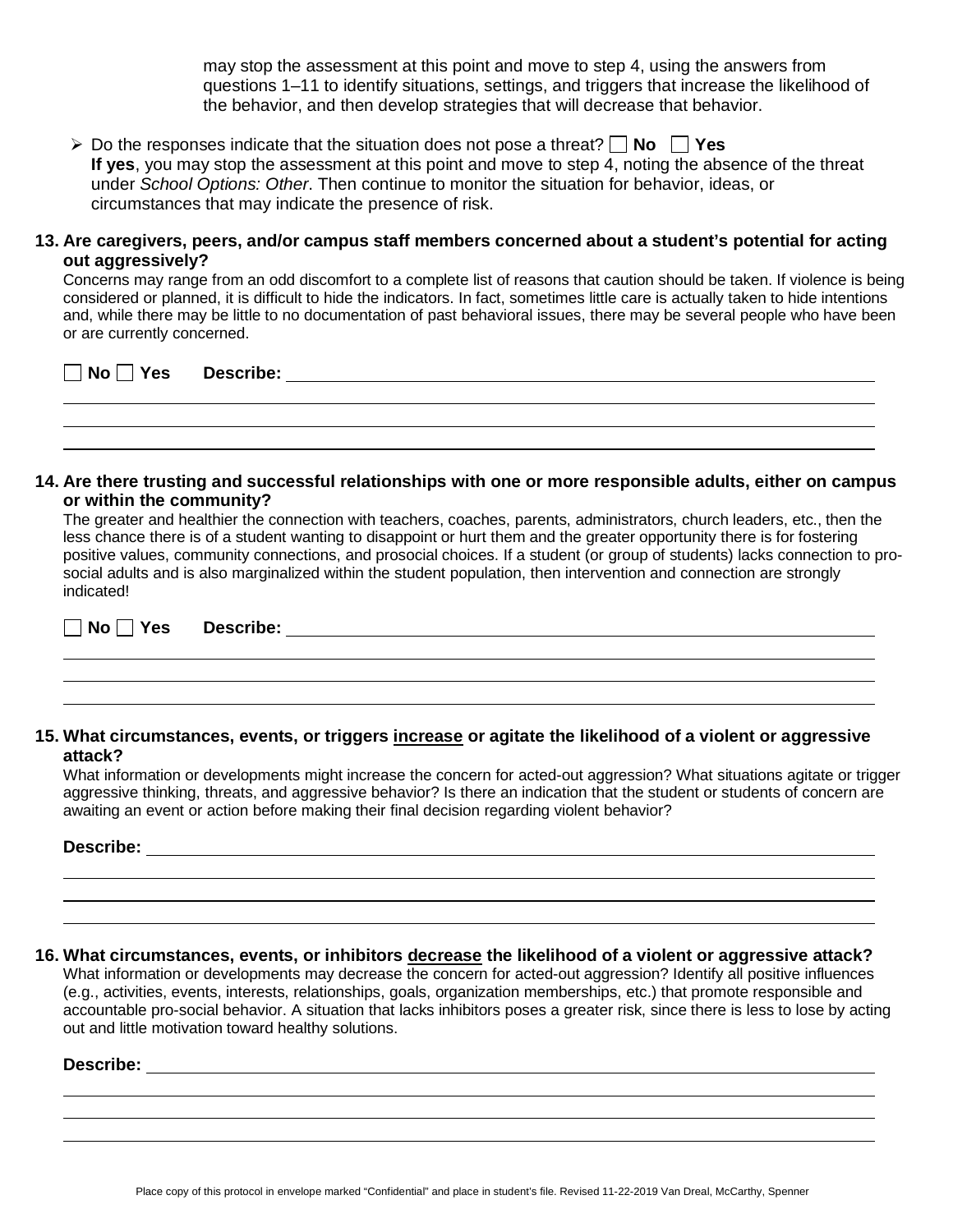### **17. Are there indications that peer group reinforces delinquent thinking?**

Are there peer relationships, marginalized peer-group status, and/or peer-accepted delinquent thinking to support the use of violence as a solution? Risk increases if a situation lacks positive social connection, accountability, and inhibitors and is filled with anti-social thinking about entitlement, revenge, and the use of violence as an acceptable means of solving problems.

| $No \mid \exists Yes$ |                                                                                                                                                                                                                                                                            |
|-----------------------|----------------------------------------------------------------------------------------------------------------------------------------------------------------------------------------------------------------------------------------------------------------------------|
|                       | 18. Is there a history of behavioral, drug or alcohol, or developmental issues?<br>Are there issues related to vulnerability and coping skills not necessarily directly related to targeted aggression? Risk<br>increases considerably when coping strategies are limited. |
| $No \mid \exists Yes$ |                                                                                                                                                                                                                                                                            |
|                       | 19. Are there issues that indicate a low reserve of coping strategies and lack of emotional resiliency?                                                                                                                                                                    |
| $No \mid \vert Yes$   |                                                                                                                                                                                                                                                                            |
|                       |                                                                                                                                                                                                                                                                            |

#### **20. Other Concerns:**

The Level 1 is not a fixed checklist and does not provide a quantifiable score or level of risk. It is intended as a set of pertinent questions that encourage discussion and examination of concerns. Are there other concerns not noted elsewhere on this survey? Examples may include sexual misconduct, fire play, animal abuse, exposure to domestic violence, criminal behavior, etc.

#### **Describe:**

|  |  | ,我们也不会不会不会。""我们的,我们也不会不会不会不会。""我们的,我们也不会不会不会不会不会。""我们的,我们也不会不会不会不会。""我们的,我们也不会不会 |  |
|--|--|----------------------------------------------------------------------------------|--|
|  |  |                                                                                  |  |
|  |  |                                                                                  |  |
|  |  |                                                                                  |  |
|  |  |                                                                                  |  |
|  |  |                                                                                  |  |
|  |  |                                                                                  |  |
|  |  |                                                                                  |  |

## **CONSIDER THE FOLLOWING THROUGH TEAM DISCUSSION:**

- 1. Were any responses based on stereotypes or assumptions rather than actual observation and factual information regarding behavior? Are there concerning behaviors that could be appropriate within the student's culture?
- 2. Review all previous questions and highlight/identify responses that indicate concern.
- 3. Identify your impressions and sense of urgency.
- 4. Is the potential aggression likely to cause severe or lethal injury?
- 5. Do the responses identify threats (i.e., actions, specific circumstances, and/or communications) that are focused on a specific target (i.e., individual or group) for a specific reason or motive, and involve planning and preparation with the capacity to carry out the event? If so, concern for *targeted aggression* is clearly indicated and must be addressed immediately.
- 6. Is there indication that an attack has been scheduled or an identified date when an attack may happen?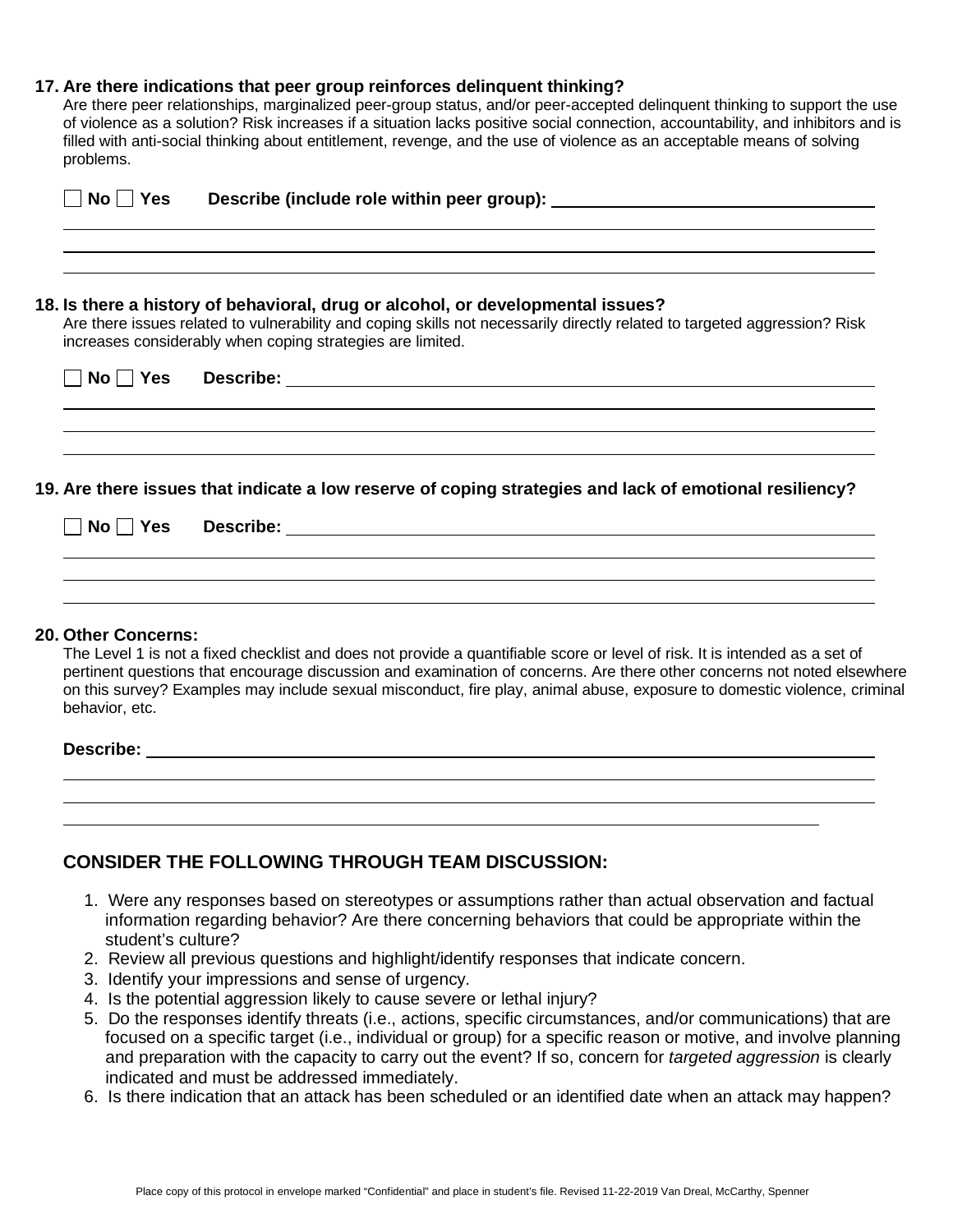### **TAKE IMMEDIATE PRECAUTIONARY MEASURES TO PROTECT POTENTIAL VICTIMS AND ENSURE SUPERVISION FOR THE STUDENT(S) OF CONCERN IF:**

- 1. Targeted aggression is indicated.
- 2. Potential victims are identified.
- 3. The potential outcome of the aggression may cause severe or lethal injury.

### **PRECAUTIONARY MEASURES may include but are not limited to:**

- 1. If concern for violence is imminent or anyone is in immediate danger, call law enforcement (911).
- 2. Contact District Level Operations and Safety and Risk Management Services for consultation and support.
- 3. Contact STAT (see Step 5) for further assessment, consultation, and support.
- 4. Notify the guardians of the potential target(s) (see Step 1 and Step 4, ORS 339.327) of your concerns and the actions you are initiating. Document all communication using the *Notification Log and Notification Letter*. (See Student Threat Assessment System Guide or consult with Level Director.) Outline and document a safety plan for the targeted student(s). (Use the *Plan to Protect Victimized of Targeted Student* form.)
- 5. Consider all options available to inhibit or decrease the chances of violence. Proceed to Step 4 for a partial list of options that are available within the district. Options may also include restricting access to target(s) or campus; however, it is important to remember that removing student(s) who pose a threat does not necessarily decrease that threat if they are not supervised when away from campus. Since the use of suspension or expulsion may actually increase risk, the resulting elevated risk should be factored into the assessment.

## **STEP 4: DEVELOP A SUPERVISION PLAN TO ADDRESS CONCERNS (Including aggravating factors) IDENTIFIED THROUGH STEP 3.**

## **RECOMMENDED INTERVENTIONS: (CHECK IF IMPLEMENTED and NOTATE WHO WILL BE RESPONSIBLE FOR IMPLEMENTING THE INTERVENTION):**

As you consider prevention strategies, reflect upon the effects of previous traumatic experiences. For example, prevention strategies may include ensuring a sense of emotional, physical, and cultural safety for the individuals involved; fostering trusting relationships; honoring an individual's dignity; making efforts to share decisions and collaborate; and offering validation and building on an individual's strengths.

Additionally, consider restorative practice as you address consequences and discipline.

## **If Target(s) are identified:**

| Warn intended victim and notify parent/guardian. (ORS 339.327 requires a phone call notification within 12 hours, |
|-------------------------------------------------------------------------------------------------------------------|
| followed by a notification letter within 24 hours. Use the Notification Log and Notification Letter to document.) |
| $\Box$ Hous Sofety Diek Menogement Department initiate a Protective Beenenge                                      |

- Have Safety Risk Management Department initiate a Protective Response.
- Design and implement a safety plan (using the form *Plan to Protect Targeted or Victimized Student*) for identified target(s). Consider both physical and psychological safety needs of targeted student(s).
- $\Box$  Other:

# **Individual Options:**

- 
- □ Individual Accountability Plan developed.<br>□ Initiate Suicide Risk Assessment \_\_\_\_\_\_\_ (use District Suicide Risk Assessment Protocol)
- $\Box$  Student will self-manage (using personal tracking system, journaling, check and connect with staff, etc.).

Describe: □ Other: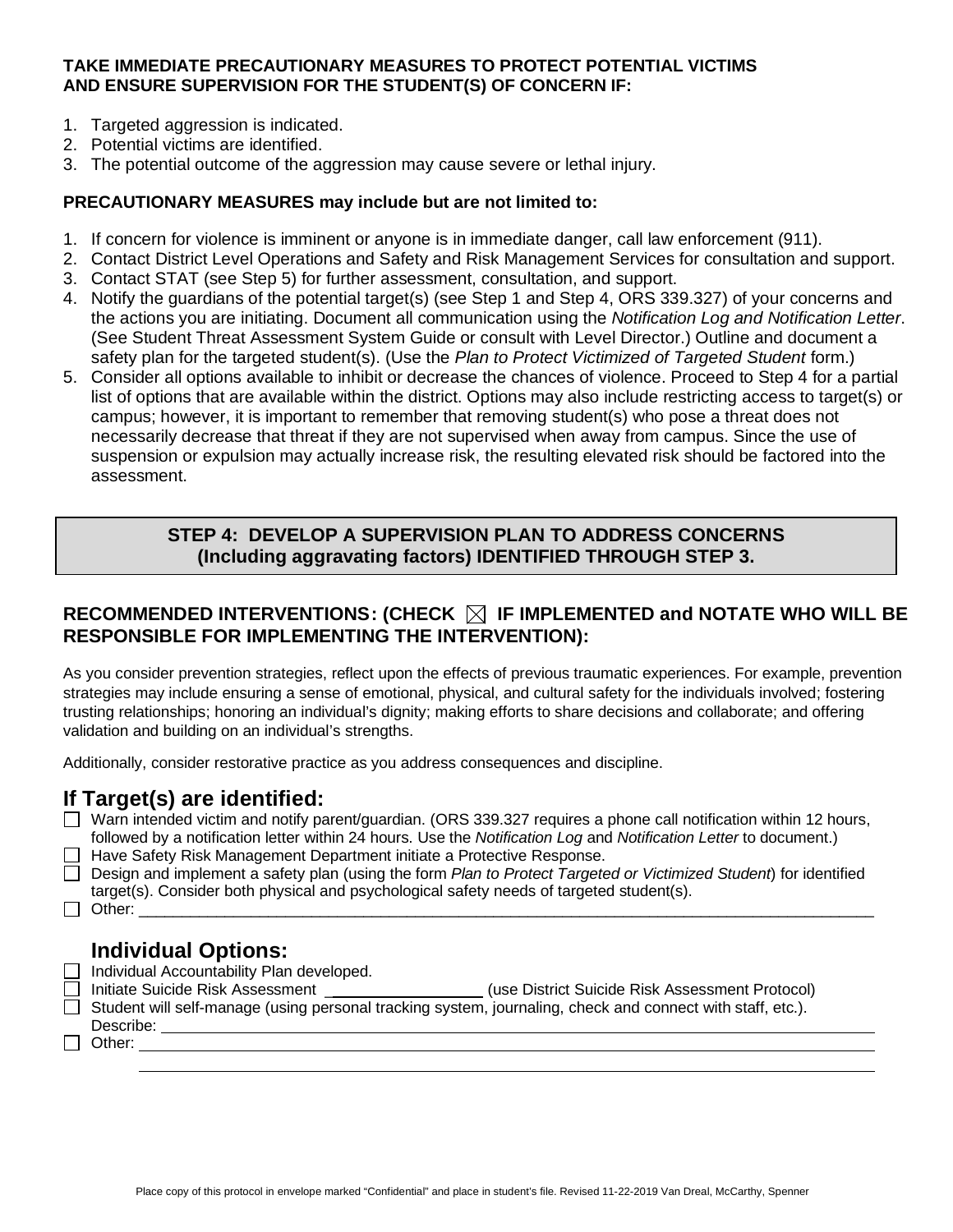# **School Options: (If student is on IEP/504 plan, any change in placement or Special Ed. services must be done through the Special Education Team process or 504 team process.)**

| Consider making the following firearms admonition to guardians: "Firearms are the responsibility of the owner: Do not<br>assume a child/student/adult has not learned the combination to a gun safe or the location of the key. Keys can be<br>removed and duplicated, and combinations can be discovered through a variety of means. Consider changing keys or<br>combinations, or removing firearms from the home." Document the date, time, and guardian's response.<br>Inform guardian of mandatory reporting laws. Note that the school will contact guardian when child is in a dangerous<br>situation or causing considerable disruption to milieu. If a guardian is non-responsive or refuses to assist, school staff<br>(as required by mandatory reporting law) must inform DHS regarding a potential neglectful situation. Document the<br>date, time, and guardian's response.<br>Review educational plan.<br>Review transportation options; consider bus support plan.<br>Monitor social media activity for concerning statements, agitators, triggers, threats, or behavior related to the<br>preparation of an attack.<br>Monitor all communications for concerning statements, agitators, triggers, threats, or behavior related to the<br>preparation of an attack.<br>Consider specialized class.<br>Institute travel card and time accountability.<br>Provide access to social skill building programs.<br>Consider strategies for problem-solving the grievance (i.e. mediation, counseling, etc.).<br>Increase supervision in following settings:<br>Create modifications of daily schedule. □ Allow late arrival/early dismissal<br>Alert staff and teachers on need-to-know basis.<br>Decrease or eliminate pass time or unsupervised time.<br>Conduct intermittent/random check of backpack, locker, pocket, purse, etc. by:<br>Administrator $\Box$ CDS/Counselor $\Box$ SRO $\Box$ Office staff $\Box$ Other:<br>Assign identified staff to build trusting relationship through check-in or mentorship:<br>$\Box$ Administrator $\Box$ Mentor $\Box$ Counselor $\Box$ SRO $\Box$ Teacher $\Box$ Other:<br>Provide means by which student may safely report and discuss thoughts or intentions to harm others and receive<br>appropriate intervention.<br>Other intervention or supervision strategies that directly address triggers and agitators identified in<br>Step $3:$<br>Step 3.<br>Identify and further develop activities, relationships or experiences of value that inhibit possibility of acting out:<br>Provide School Counselor or Behavior Specialist intervention, including: Letterman and the state of the state of<br>Request parent/guardian consent for an authorization form to allow communication between school and<br>medical/mental health provider. |
|------------------------------------------------------------------------------------------------------------------------------------------------------------------------------------------------------------------------------------------------------------------------------------------------------------------------------------------------------------------------------------------------------------------------------------------------------------------------------------------------------------------------------------------------------------------------------------------------------------------------------------------------------------------------------------------------------------------------------------------------------------------------------------------------------------------------------------------------------------------------------------------------------------------------------------------------------------------------------------------------------------------------------------------------------------------------------------------------------------------------------------------------------------------------------------------------------------------------------------------------------------------------------------------------------------------------------------------------------------------------------------------------------------------------------------------------------------------------------------------------------------------------------------------------------------------------------------------------------------------------------------------------------------------------------------------------------------------------------------------------------------------------------------------------------------------------------------------------------------------------------------------------------------------------------------------------------------------------------------------------------------------------------------------------------------------------------------------------------------------------------------------------------------------------------------------------------------------------------------------------------------------------------------------------------------------------------------------------------------------------------------------------------------------------------------------------------------------------------------------------------------------------------------------------------------------------------------------------------------------------------------------------------------------------------------------------------------------------------------------------------------------------------------------------------------|
| Referral to district social worker.<br>Other:                                                                                                                                                                                                                                                                                                                                                                                                                                                                                                                                                                                                                                                                                                                                                                                                                                                                                                                                                                                                                                                                                                                                                                                                                                                                                                                                                                                                                                                                                                                                                                                                                                                                                                                                                                                                                                                                                                                                                                                                                                                                                                                                                                                                                                                                                                                                                                                                                                                                                                                                                                                                                                                                                                                                                              |
|                                                                                                                                                                                                                                                                                                                                                                                                                                                                                                                                                                                                                                                                                                                                                                                                                                                                                                                                                                                                                                                                                                                                                                                                                                                                                                                                                                                                                                                                                                                                                                                                                                                                                                                                                                                                                                                                                                                                                                                                                                                                                                                                                                                                                                                                                                                                                                                                                                                                                                                                                                                                                                                                                                                                                                                                            |
|                                                                                                                                                                                                                                                                                                                                                                                                                                                                                                                                                                                                                                                                                                                                                                                                                                                                                                                                                                                                                                                                                                                                                                                                                                                                                                                                                                                                                                                                                                                                                                                                                                                                                                                                                                                                                                                                                                                                                                                                                                                                                                                                                                                                                                                                                                                                                                                                                                                                                                                                                                                                                                                                                                                                                                                                            |
|                                                                                                                                                                                                                                                                                                                                                                                                                                                                                                                                                                                                                                                                                                                                                                                                                                                                                                                                                                                                                                                                                                                                                                                                                                                                                                                                                                                                                                                                                                                                                                                                                                                                                                                                                                                                                                                                                                                                                                                                                                                                                                                                                                                                                                                                                                                                                                                                                                                                                                                                                                                                                                                                                                                                                                                                            |
| Offer referral to appropriate school team to consider alternative placement.                                                                                                                                                                                                                                                                                                                                                                                                                                                                                                                                                                                                                                                                                                                                                                                                                                                                                                                                                                                                                                                                                                                                                                                                                                                                                                                                                                                                                                                                                                                                                                                                                                                                                                                                                                                                                                                                                                                                                                                                                                                                                                                                                                                                                                                                                                                                                                                                                                                                                                                                                                                                                                                                                                                               |
| Consider home supervision pending further assessment.                                                                                                                                                                                                                                                                                                                                                                                                                                                                                                                                                                                                                                                                                                                                                                                                                                                                                                                                                                                                                                                                                                                                                                                                                                                                                                                                                                                                                                                                                                                                                                                                                                                                                                                                                                                                                                                                                                                                                                                                                                                                                                                                                                                                                                                                                                                                                                                                                                                                                                                                                                                                                                                                                                                                                      |
| If enrolled in a career technical program (CTEC) or other out of building programs, consider needs that may be specific                                                                                                                                                                                                                                                                                                                                                                                                                                                                                                                                                                                                                                                                                                                                                                                                                                                                                                                                                                                                                                                                                                                                                                                                                                                                                                                                                                                                                                                                                                                                                                                                                                                                                                                                                                                                                                                                                                                                                                                                                                                                                                                                                                                                                                                                                                                                                                                                                                                                                                                                                                                                                                                                                    |
| to that program and alert staff.                                                                                                                                                                                                                                                                                                                                                                                                                                                                                                                                                                                                                                                                                                                                                                                                                                                                                                                                                                                                                                                                                                                                                                                                                                                                                                                                                                                                                                                                                                                                                                                                                                                                                                                                                                                                                                                                                                                                                                                                                                                                                                                                                                                                                                                                                                                                                                                                                                                                                                                                                                                                                                                                                                                                                                           |
|                                                                                                                                                                                                                                                                                                                                                                                                                                                                                                                                                                                                                                                                                                                                                                                                                                                                                                                                                                                                                                                                                                                                                                                                                                                                                                                                                                                                                                                                                                                                                                                                                                                                                                                                                                                                                                                                                                                                                                                                                                                                                                                                                                                                                                                                                                                                                                                                                                                                                                                                                                                                                                                                                                                                                                                                            |

Referral to appropriate Special Ed. Team to consider Psycho-Educational Evaluation/Special Education. **(NOTE: Must be done through Special Education Team Process.)**

 $\Box$  Referral to behavior specialists, teams, or other behavior support resources.

# **Family / Home Options:**

 $\Box$  Strategize safety options/planning,

Increase supervision (e.g., of curfew, communications, in community, during transportation, etc.).

 $\Box$ Safety proof home (i.e., secure or remove all weapons and potential weapons, add/test smoke detectors, etc.)

 $\Box$  Review and pursue crisis and/or mental health services.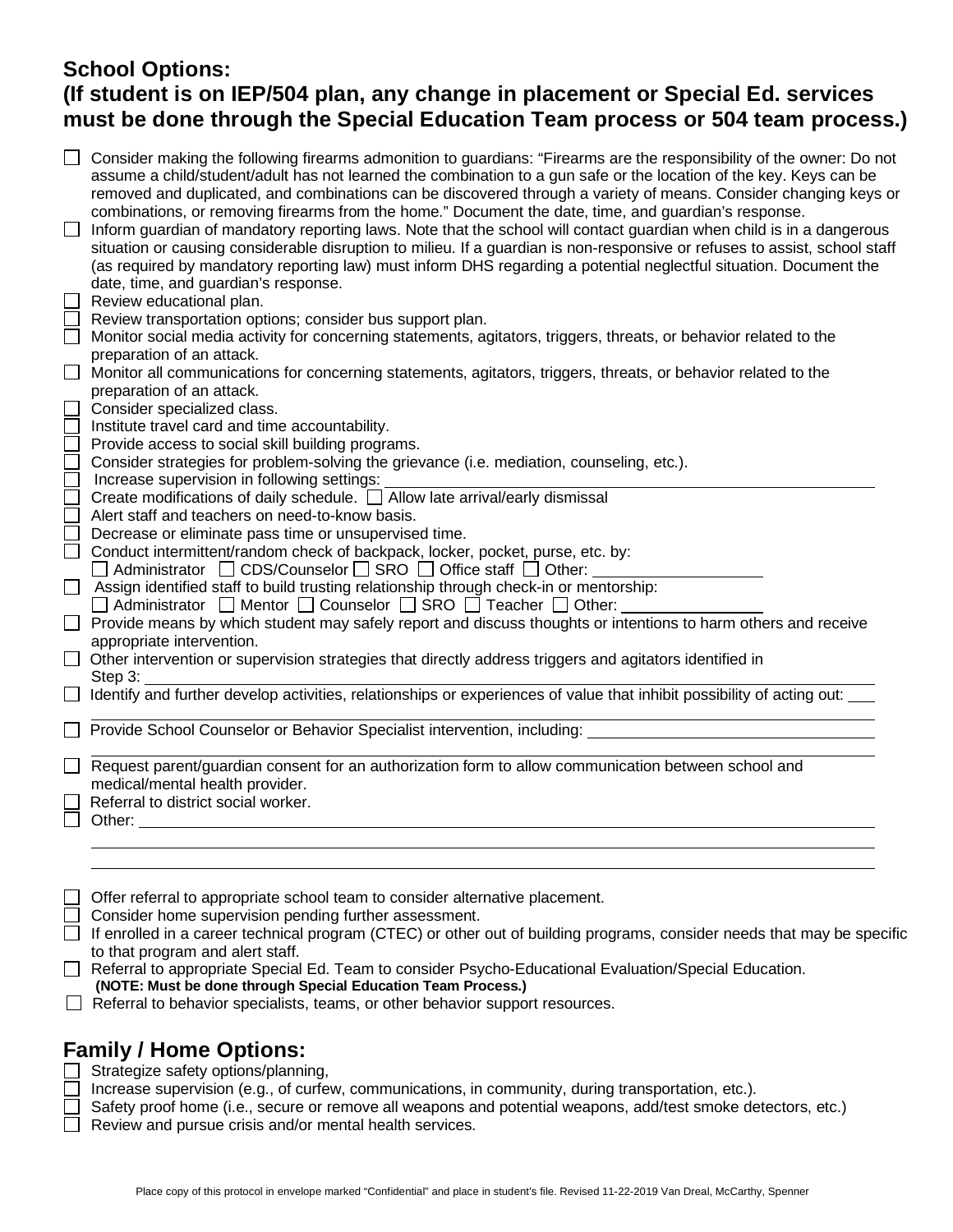| Monitor social media activity for concerning statements, agitators, triggers, threats, or behavior related to the |
|-------------------------------------------------------------------------------------------------------------------|
| preparation of an attack.                                                                                         |

- Monitor all communications for concerning statements, agitators, triggers, threats, or behavior related to the preparation of an attack.
- □ Use a Family Social Media Contract or refer to [www.commonsensemedia.org](http://www.commonsensemedia.org/) for information on appropriate youth
- media.  $\Box$  Other:

# **Community Options:**

- $\Box$  Provide referral to Youth Services Team.
- $\Box$  Explore mental health evaluation options.
- $\Box$  Refer to anger management program/mediation program.
- $\Box$  Provide alcohol/drug evaluation.
- $\Box$  Refer to parenting program.
- $\Box$  Refer to mentoring program.
- $\Box$  Notify probation/parole officer.
- $\Box$  Refer to faith community program.
- $\Box$  Foster positive community activities/interests.
- Other:

**Other Options:**

**Review:**

**Administrator will review the status of this plan (recommend doing so on a weekly or bi-weekly and decreasing as supervision/intervention decreases concern) and revise as needed on: (date)**

## *CONSIDER REQUESTING A LEVEL 2 THREAT ASSESSMENT IF:*

- **You have concerns regarding extreme aggression but are unable to confidently answer questions on this protocol.**
- **You have confidently answered the questions on this protocol and have safety concerns regarding impulsive or reactive behavior that will likely result in serious or lethal injury to another.**
- **You have confidently answered the questions on this protocol and have concerns regarding threats of targeted aggression that indicate motive, plan, preparation, scheduling, and/or other behavior that suggests the serious consideration of an act of targeted aggression.**
- **You have exhausted your building resources and would like to explore community support to assist you with supervision.**

## *ALWAYS REQUEST A LEVEL 2 ASSESSMENT IF:*

• **If a student (s) of concern brought a gun to school, attempted to acquire a gun with intent to harm or intimidate others, or has been arrested for firearm-related offenses in the community.**

## *Is the Level 1 team requesting a Level 2 Threat Assessment at this time?* **No Yes**

# *If yes, see Step 5 for Level 2 Threat Assessment referral process.*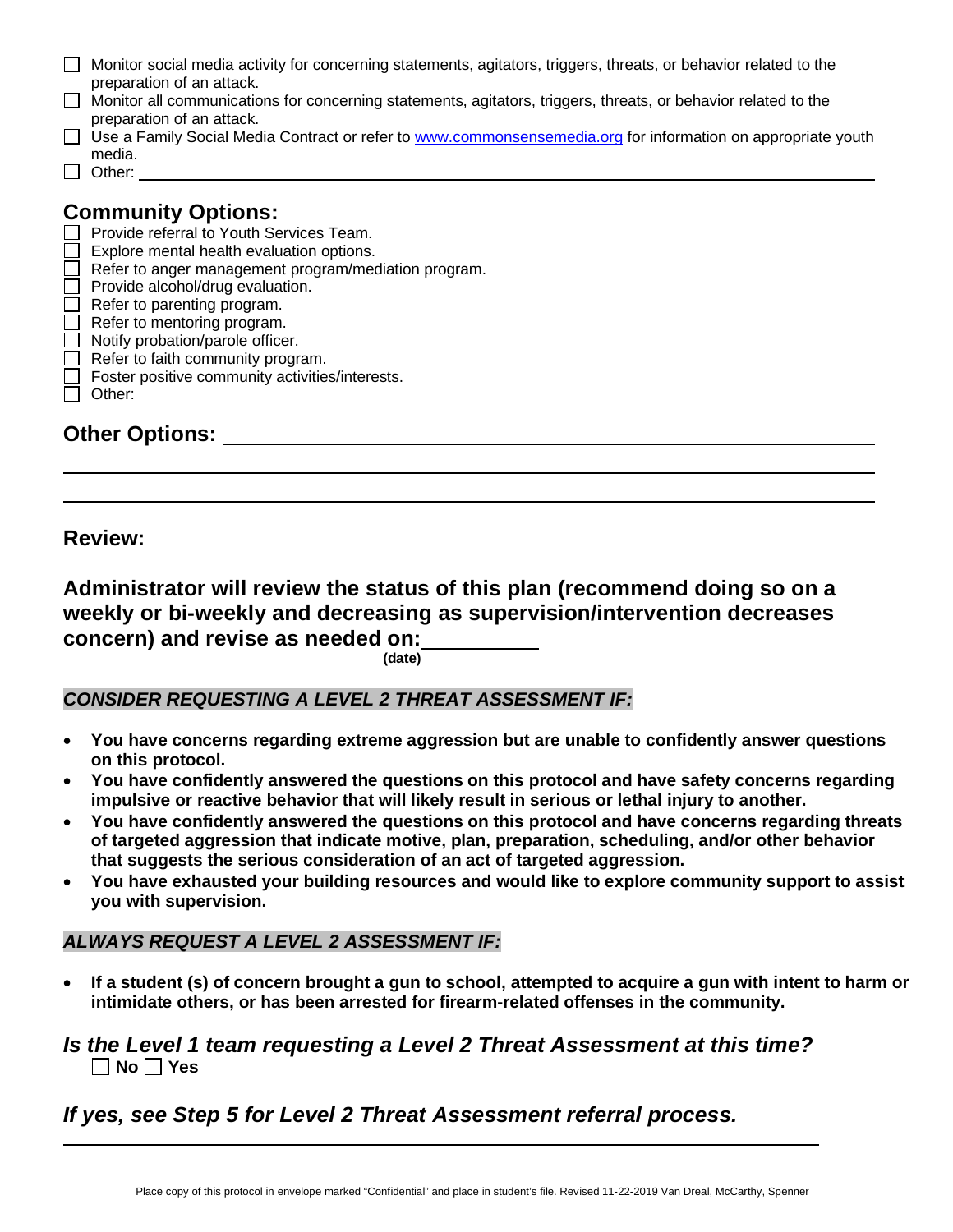### **- NOTE -**

## **STEP 5: TO REQUEST A LEVEL 2 ASSESSMENT:**

**1. To begin the process, immediately contact \_\_\_\_\_\_\_\_\_\_\_\_\_\_\_\_\_\_\_\_\_\_\_\_\_\_\_\_\_\_\_\_\_\_\_\_\_) at:**

**\_**

Enter phone number(s)

**2. Provide Dispatch with the information requested below so a complete Level 2 team can be assembled in a timely manner.**

*If a Level 2 Assessment is not requested, move ahead to Step 6 to complete the protocol***.**

**While awaiting the Level 2 Assessment, use the student supervision plan (Step 4) to manage the situation and document interim steps taken by Site Team.**

# **INFORMATION NEEDED FOR LEVEL 2 REFERRAL**

| 1. Is student adjudicated? $\Box$ Yes $\Box$ No                                                      |                                                                                    |                                                                                                                      |
|------------------------------------------------------------------------------------------------------|------------------------------------------------------------------------------------|----------------------------------------------------------------------------------------------------------------------|
| 2. Is student a ward of the state or under other supervision? $\Box$ Yes $\Box$ No                   |                                                                                    |                                                                                                                      |
| with the parent's permission? $\Box$ Yes $\Box$ No<br>If yes, please list agencies and individuals:  | If yes – Is there signed consent for exchange of information? $\Box$ Yes $\Box$ No | 3. Other agencies or individuals involved with the student (e.g., therapists, doctors, etc.) that should be included |
|                                                                                                      |                                                                                    |                                                                                                                      |
|                                                                                                      | Name: Phone: Phone:                                                                |                                                                                                                      |
| 4. Is there a Special Ed. or 504 plan, disability codes, and current placement? $\Box$ Yes $\Box$ No |                                                                                    |                                                                                                                      |
|                                                                                                      |                                                                                    |                                                                                                                      |
| 5. Is student in self-contained classroom? T Yes No                                                  |                                                                                    |                                                                                                                      |
| 6. Was a guardian present at Level 1 Assessment? $\Box$ Yes $\Box$ No                                |                                                                                    |                                                                                                                      |
| 7. Are guardians supportive, constructive, and available to attend Level 2? $\Box$ Yes $\Box$ No     |                                                                                    |                                                                                                                      |
|                                                                                                      |                                                                                    | If yes, what is their contact information: Home Phone: ______________________Cell Phone: _____________________       |
|                                                                                                      |                                                                                    |                                                                                                                      |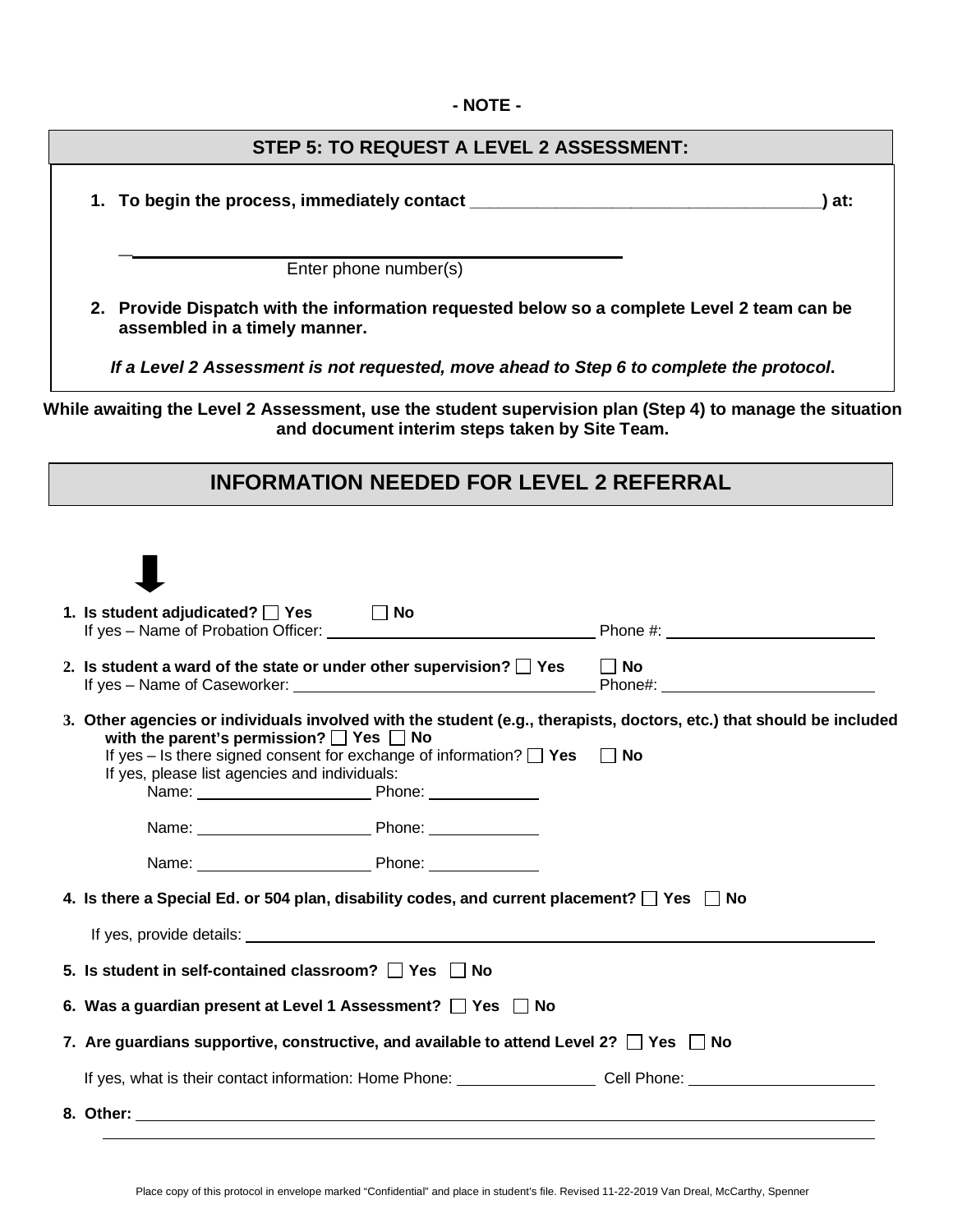|    | STEP 6: SIGN, SEND, FILE, AND BEGIN SUPERVISION AS PLANNED:                                                                                                                 |
|----|-----------------------------------------------------------------------------------------------------------------------------------------------------------------------------|
|    | 1. Submit the protocol.                                                                                                                                                     |
| 2. | Maintain two copies of the Level 1:                                                                                                                                         |
|    | One in a letter-size manila envelope marked "Confidential" placed in the student's<br>cumulative file, and a second copy in a working file for administrator and counselor. |

**3. Update the Student Notifications screen in Synergy to indicate the presence of a confidential file.** 

**\*Note: The Level 1 system is a school site-managed process. Level 1 protocols are not reviewed by any department staff unless a review is requested through a phone call or email. While copies of Level 1 protocols are housed on the Insight (SharePoint) database, these protocols are not tracked or reviewed by Safety and Risk Management Staff.**

# **Team Signatures:**

| <b>Administrator, Plan Supervisor</b> | <b>Date</b> | <b>Counselor</b> | <b>Date</b> |
|---------------------------------------|-------------|------------------|-------------|
| <b>School Resource Officer</b>        | <b>Date</b> | <b>Other</b>     | <b>Date</b> |
| <b>Other</b>                          | <b>Date</b> | <b>Other</b>     | <b>Date</b> |
| <b>NOTES:</b>                         |             |                  |             |

Developed by John Van Dreal and Courtenay McCarthy at Salem-Keizer Public Schools<sup>®</sup> and Clem Spenner at Willamette Education Service District using the following information: Pynchon and Borum, Assessing Threats of Targeted Group Violence: Contributions from Social Psychology; Reddy, Borum, Berlun, Vossekuil, Fein, and Modzeleski, Evaluating Risk for Targeted Violence in Schools: Comparing Risk Assessment, Threat Assessment, and Other Approaches; O'Toole, The School Shooter: A Threat Assessment Perspective; Fein, Vossekuil and Holden, Threat Assessment: An Approach to Prevent Targeted Violence; Meloy, Violence Risk and Threat Assessment, Specialized Training Services Publication; De Becker, The Gift of Fear; Johnson, Assessment of Violent and Potentially Violent Youth In the Schools. Calhoun, Hunters and Howlers. Vossekuil, Pollack, Bourne, Modzekski, Reddy, and Fein, Threat Assessment in Schools, A Guide to Managing Threatening Situations and to Creating Safe School Climates; Meloy and Hoffmann, International Handbook of Threat Assessment; Meloy, Mohandie, Knoll, and Hoffman, The Concept of Identification in Threat Assessment.

> All above reference material can be linked from our web page: [www.studentthreatassessment.org](http://www.studentthreatassessment.org/)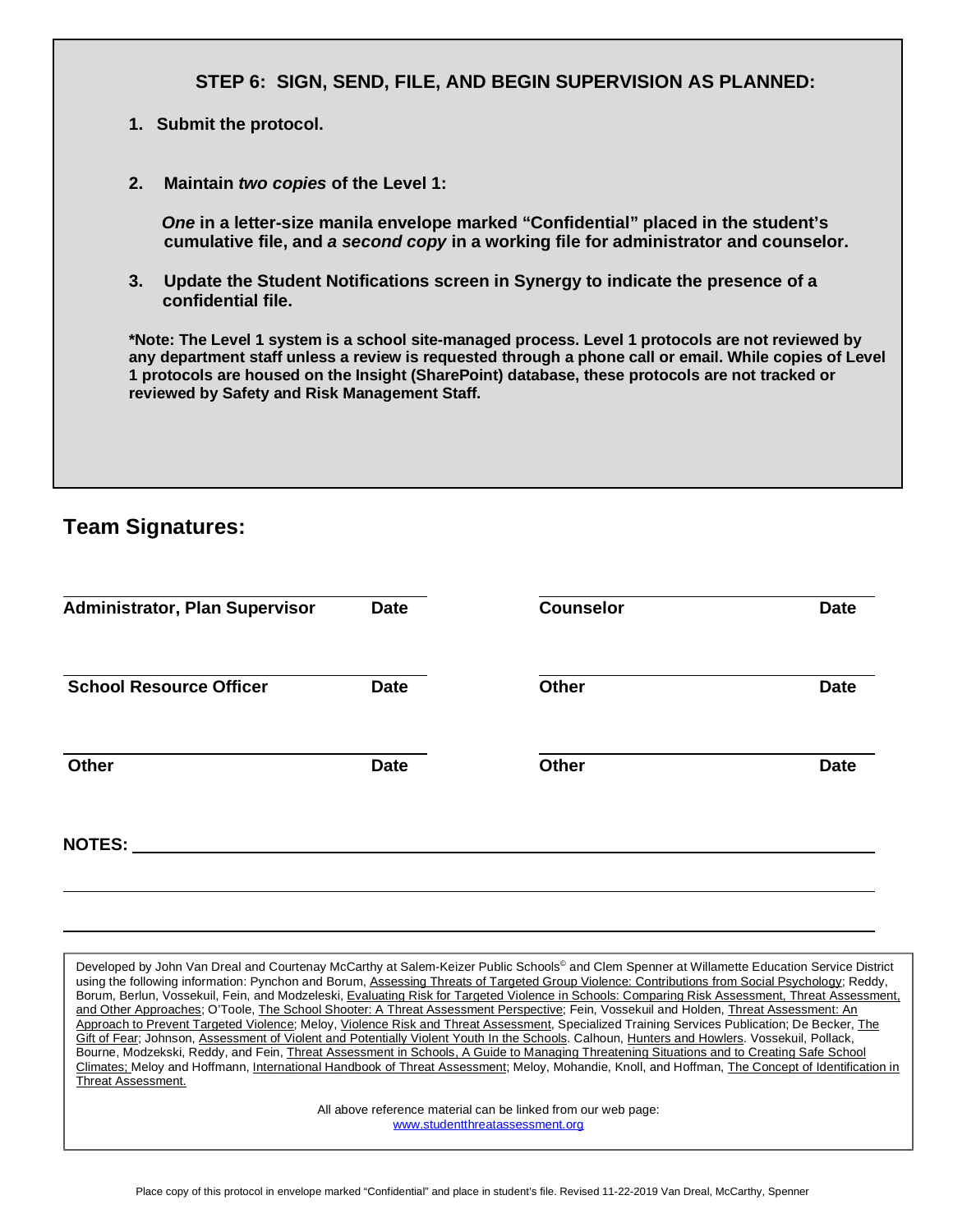## **RECOMMENDATIONS FOR CASE MANAGERS (ADMINISTRATORS)**

- Familiarize yourself with the Level 1 information gained.
- Assign tasks and completion date expectations.
- Check in with teachers, coaches, campus monitors, counselors, and parents routinely for changes in behaviors, academics, attendance, or other concerns. Include both positive and negative behavior.
- Conduct status checks as often as necessary until your level 1 team determines the concern has diminished.
- Document your updates and management steps through the process.
- If the student moves to another school or program, immediately notify the receiving school of the Level 1/Level 2 Assessment and management plan.

Contact your district threat assessment consultant with any concerns or significant updates.